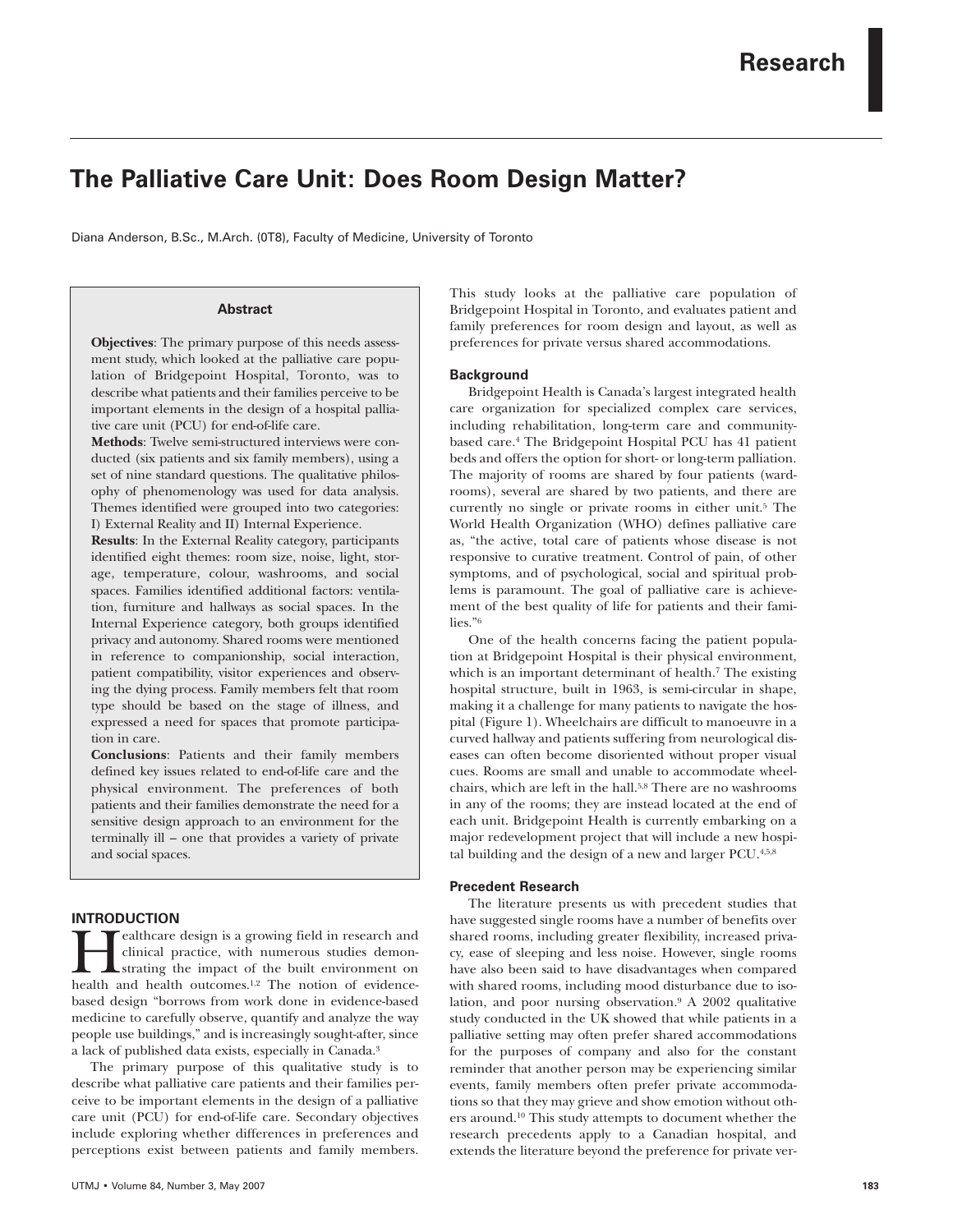

**Figure 1.** "Half Round" Bridgepoint Hospital Building (built 1963). Plan Courtesy of Perkins Eastman Black Architects, Toronto

sus shared rooms to include physical factors that promote comfort, layout and distribution of patient rooms.

## **MATERIALS & METHODS**

Data collection was carried out during the months of February and March 2006 at the Palliative Care Unit of Bridgepoint Hospital. Both the University of Toronto Research Ethics Board and the Bridgepoint Research Ethics Board approved the study. Patients were eligible for the study if they were deemed healthy enough to participate by the medical and nursing staff on the unit. Informed written consent was obtained from all participants. Data was collected through semi-structured interviews using a set of nine open-ended questions (Table 1). Six patients and six family members were interviewed, each individually. Handwritten notes were taken during each of the sessions and were later converted into typed notes. Demographic characteristics of the participants are outlined in Table 2.

Data analysis involved five steps adapted from Nancy Diekelmann, who developed a seven-step method for analysis of qualitative research based on phenomenological methodology.11 The first step involved careful reading of interview notes, with the aim of distilling essential patterns and themes from the data. Common themes were then identified in order to develop a coding frame. Themes appeared to fit within two overall thematic categories: External Reality, defined as the relationship between people and their physical environment, and Internal Experience, defined as the way the environment mediates meanings, individual feelings and the relationships between people. The categories and their themes were then compared to issues highlighted in the published literature. The third step involved the creation of a codebook and transcripts were thoroughly coded using the coding frame developed. The final step involved grouping interview statements with similar codes together, keeping patient and family comments separate. This allowed for a thorough analysis of each theme and a way to systematically compare and contrast the two participant groups.

- 1) What are your thoughts about the patient rooms here on the 4th floor?
- 2) What would be your preference for a room if you had a choice? Why?
- 3) How does this room environment make you feel?
- 4) What control do you have over this environment? What would make a difference?
- 5) What do you do for privacy in a 4-bedroom room?
- 6) Do you like to share a room? Why or why not?
- 7) What are your preferences for washrooms on this floor?
- 8) How do you feel about other parts of this hospital?
- 9) If you had a chance to design this unit over again, what would it look like?

**Table 1**. Interview Questions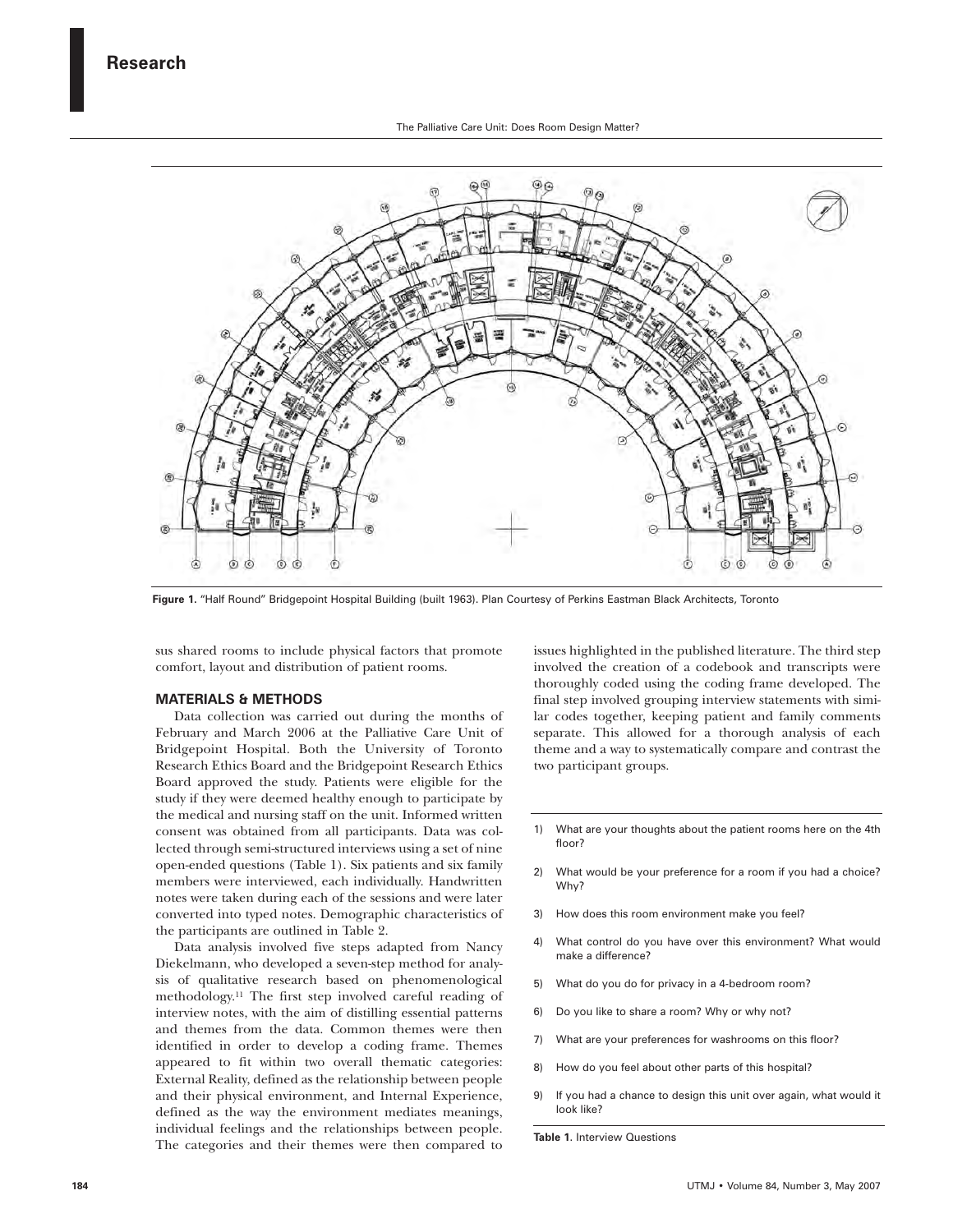|                    |                                          | <b>Patients</b><br>$(n=6)$ | <b>Family Members**</b><br>$(n=6)$ |
|--------------------|------------------------------------------|----------------------------|------------------------------------|
| Gender             |                                          |                            |                                    |
|                    | Male                                     | 2                          | 3                                  |
|                    | Female                                   | 4                          | 3                                  |
| <b>Age Bracket</b> |                                          |                            |                                    |
|                    | 40-60                                    | $\mathfrak{p}$             | 4                                  |
|                    | 60-80                                    | $\overline{2}$             | $\mathfrak{p}$                     |
|                    | 80 and over                              | $\overline{2}$             |                                    |
| <b>Room Type</b>   |                                          |                            |                                    |
|                    | Shared room (2)                          | 3                          | 3                                  |
|                    | Ward room (4)                            | 3                          | 3                                  |
|                    | <b>Palliative Care Unit Type</b>         |                            |                                    |
|                    | Long-term unit<br>(up to 1 year or more) | 1                          | $\overline{2}$                     |
|                    | Short-term unit<br>$(0-3$ months)        | 5                          | 4                                  |
|                    |                                          |                            |                                    |

\*Ethics approval was granted under the condition that participants remain anonymous, with no personal information obtained regarding type of illness. Ages have been estimated in order to provide some detail with respect to participants. No information was obtained regarding exact length of stay (only long-term vs. short-term), cultural and ethnic backgrounds, or religious beliefs. More female patients interviewed reflects the higher number of female inpatients in the Bridgepoint PCU.

\*\*Family members included 1 wife, 2 husbands, 1 mother, 1 son and 1 daughter-in-law.

**Table 2.** Demographic Characteristics of Participants\*

# **RESULTS & DISCUSSION**

#### **1. External Reality**

In the category of External Reality, eight overall themes were determined to be important aspects of the physical environment for patients and families: room size, noise, light, storage, temperature, colour, washrooms, and social spaces (Table 3).

## Room Size

Although all of the family members interviewed mentioned room size, only one patient did. Families felt that the rooms at Bridgepoint, approximately 90 square feet per patient, are too small (newer palliative care units allot about 200 square feet per patient):"There is not enough room for families to stand around the dying patient's bed." There is also a lack of storage space, both for personal items and for hospital equipment. One patient suggested incorporating regular service modules into the design of the halls, so that equipment can be stored in these alcoves without obstructing movement through the halls.

#### Light

Natural light was recognized by both participant groups, but more by the families as being "important in the feeling of well-being." Due to the current room configuration, if the patient by the windows keeps the curtain closed, natural light is blocked for the other bed located near the door. Some patients said that they had not seen daylight from their beds for weeks because of this layout. Artificial light was also mentioned, as there currently exists only a fluorescent fixture over each bed. Participants acknowledged the need for softer light sources.

# Noise

Patients and families discussed noise as being disturbing, including noise from roommates and other families, as well as staff and hallway noise. However, one patient felt that the noise in the halls from staff was a positive factor as a constant reminder of activity and life. Families prefer not to close the doors to the rooms in order to block the noise, for fear of nobody monitoring their loved ones.

#### Washrooms

The feelings surrounding washroom preferences in a PCU were unanimous amongst all participants. Each patient room, whether shared or private, needs a connecting washroom, with or without bathing and shower facilities. Washrooms located down the hall are not acceptable to patients and families. The PCU currently has one sink per room, but it is not centrally located and tends to be used by only one patient and their family. Suggestions by participants were to have one sink per bed or a central sink for each room, in addition to connected washrooms.

## Social Spaces

Under the theme of social spaces, it was felt that choice is needed. One patient said, "There should be several options for lounge spaces: some larger ones and a few smaller ones to sit in with a visitor or by oneself." It was generally felt that current lounge spaces on the ward have little privacy and no choice over the television channel selection. Patients and families preferred the smaller "quiet room" on the ward as a more private space that they could reserve for family events, in comparison to the more public lounge spaces.

#### Additional Features

Additional design recommendations included a central nursing station so that nurses can access rooms and observe patients easily, colourful spaces and a more home-like setting for the ward, as palliative care does not require the same amount of medical equipment as other wards and thus the environment can be made less institutional in appearance.

## Family Concerns

In the category of External Reality, family members raised additional themes to the ones identified by patients: halls as social spaces, ventilation, furniture and PCU location within the hospital. Two family members felt that hallways were a potential space for social interaction, noting that most communication takes place in these circulation spaces versus the specified lounge areas. Four family members discussed ventilation as a fundamental component of a PCU. Toileting at the bedside leads to odours that invade the space of other patients, making it unpleasant for visitors and families. Thus, an efficient air exchange system should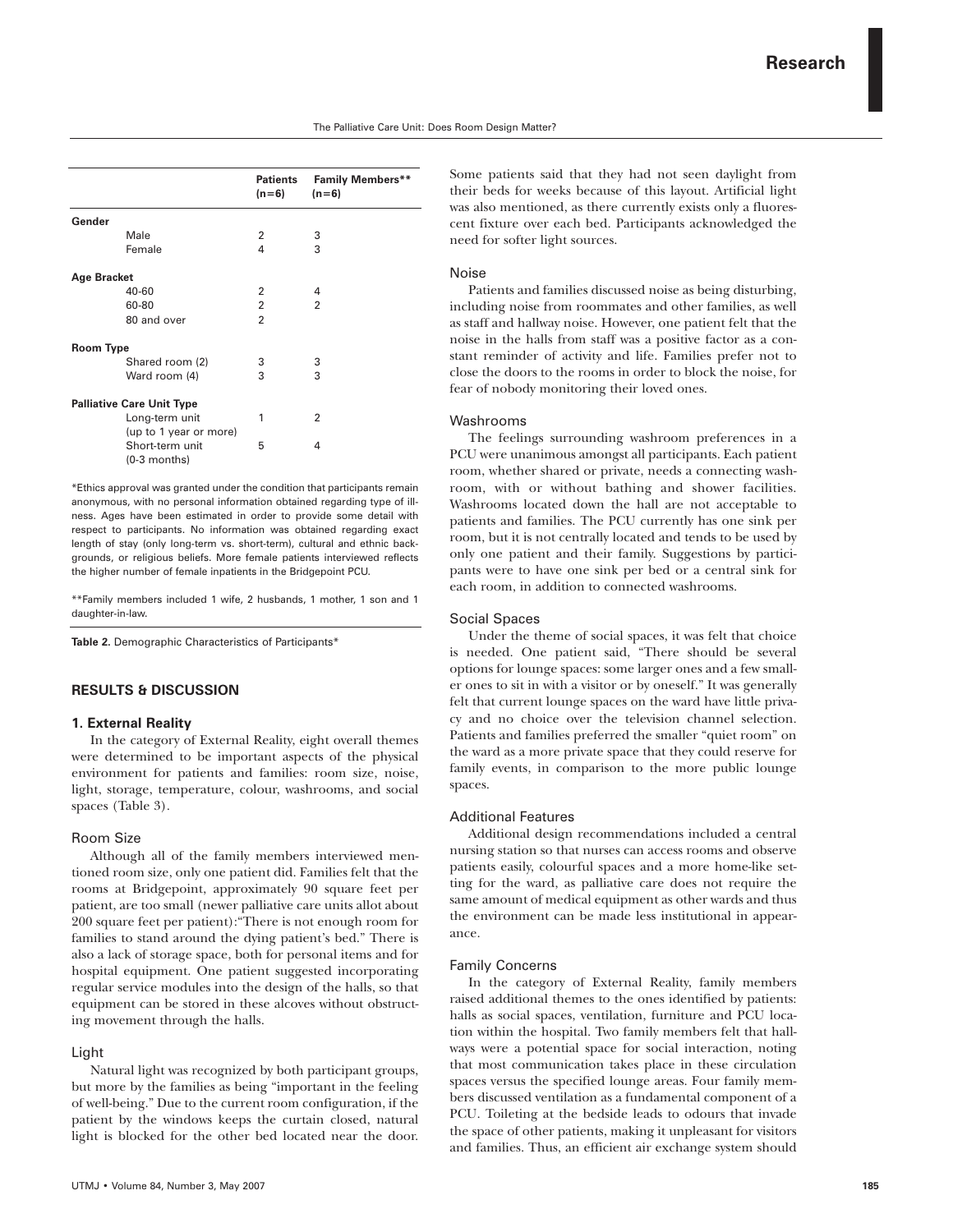| 1. External Reality<br>1) Room size     |                                                     | 2. Internal Experience                                                         |  |  |
|-----------------------------------------|-----------------------------------------------------|--------------------------------------------------------------------------------|--|--|
|                                         |                                                     | 1) Room type<br>a) preference: single, shared, wardroom                        |  |  |
| 2) Storage                              |                                                     | b) feeling/mood when in room                                                   |  |  |
|                                         | a) personal                                         |                                                                                |  |  |
|                                         | b) equipment                                        | 2) Autonomy                                                                    |  |  |
|                                         |                                                     | a) privacy                                                                     |  |  |
| 3) Light                                |                                                     | b) control                                                                     |  |  |
|                                         | a) natural                                          |                                                                                |  |  |
|                                         | b) artificial                                       | 3) Shared space                                                                |  |  |
| 4) Noise                                |                                                     | a) supportive companionship and social interaction<br>b) patient compatibility |  |  |
|                                         |                                                     | c) observable death and dying process                                          |  |  |
| 5) Temperature of rooms                 |                                                     | d) visitor experiences                                                         |  |  |
|                                         |                                                     | e) feeling secure as patient is not alone*                                     |  |  |
| 6) Colour of spaces                     |                                                     |                                                                                |  |  |
|                                         |                                                     | 4) Stage of care and room type*                                                |  |  |
| 7) Washrooms and sinks in patient rooms |                                                     | a) STP vs. LTP                                                                 |  |  |
|                                         |                                                     | b) privacy need as disease progresses                                          |  |  |
| 8) Social spaces                        |                                                     |                                                                                |  |  |
|                                         | a) family room, lounges, quiet room<br>b) cafeteria | 5) Patient being moved as indication of death being near*                      |  |  |
|                                         | c) main entrance & lobby                            | 6) Spaces creating independence*                                               |  |  |
|                                         | d) halls*                                           |                                                                                |  |  |
| 9) Air/ventilation*                     |                                                     |                                                                                |  |  |
| 10) Furniture*                          |                                                     |                                                                                |  |  |
|                                         | 11) Kitchen and laundry facilities*                 |                                                                                |  |  |
|                                         | 12) Location of PCU in hospital*                    |                                                                                |  |  |

Note: Themes marked with an asterisk indicate family member preferences, which were not mentioned by patients (all other themes were mentioned by both patients and families). Themes are in no particular order.

**Table 3.** Categories and Themes Identified

be considered for shared inpatient wards. Families felt that at least one comfortable chair is needed next to each patient bed, as current chairs are institutional and uncomfortable for visitors: "I sit in my husband's wheelchair to watch television with him. I can't even watch television on the chair that is in the room, it is too uncomfortable." Two family members felt that the PCU should be located on the main floor of the hospital, so that patients can easily access the outdoors if they are ambulatory. (Architecturally, a terrace or roof garden could be an alternative for higher floors.)

## **2. Internal Experience**

In the category of Internal Experience, three overall themes emerged from the data analysis: room type, shared space and autonomy (privacy & control) (Table 3).

#### Room Type

All participants discussed preferences for room type. Three patients said that they would prefer to be cared for in a single room; reasons provided including being a private individual and feeling upset because of noises from roommates, such as laboured breathing and moaning. Two of the three remaining patients expressed a preference for a shared room with two beds. Although they acknowledged that a single room yields more privacy, their desire for a shared room was based on companionship and being able to observe the surrounding activity: "I wouldn't choose a private room – I would rather have a roommate. I would think it would be very lonely in a private room." However, they acknowledged the need for private rooms to be made available for patients who might prefer this option. The remaining patient was also in favour of a shared space, but for financial reasons felt that a wardroom with four beds would be his first choice.

Similarly, three out of the six family members said that they would prefer a private room; reasons included wanting to visit with their loved ones in private, and their view of dying as a personal process: "A family should have their privacy and should not share the death with three other people. What you say in the heat of the moment – when you announce your love for someone, it is better not to be overheard." In comparison, two of the three remaining family members said they would prefer shared accommodations, because of the possibility of social interaction and having others around to observe their loved ones in case of emergency. The sixth family member said that she had initially wanted a private room for her husband, but upon spending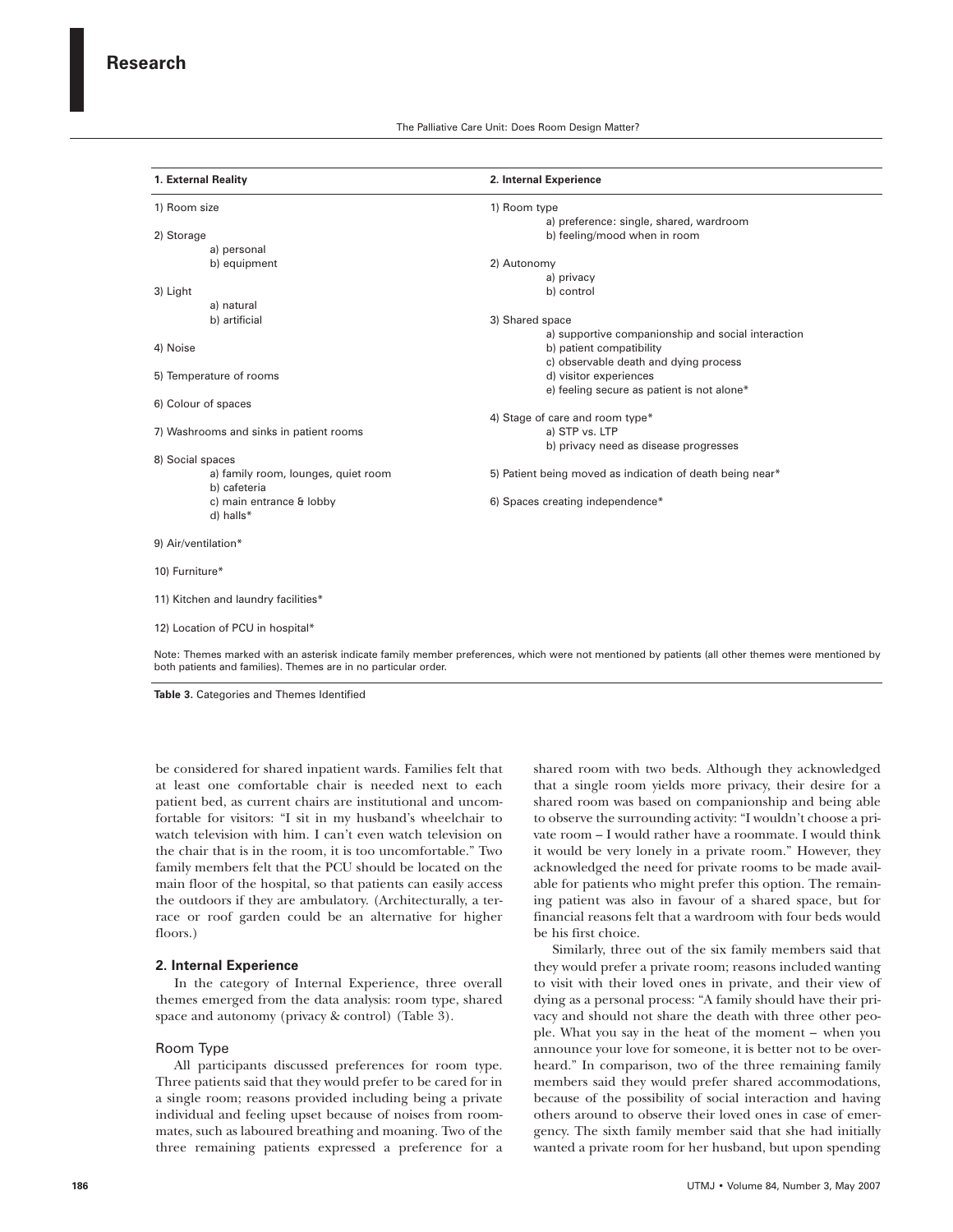time with him in a wardroom and interacting with other families, she now prefers a shared room.

## Shared Space

Due to the frequency with which it was discussed, the theme of shared space was explored further with all participants. Reasons given for this preference were supportive companionship and social interaction, patient compatibility, and observing death and the dying process. Patients with a shared room preference felt that companionship outweighed the desire for the privacy that one could obtain from a single room: "Shared rooms in palliative care are an important part of the environment, with respect to the friendships and comfort that develops between patients." Barriers to communication between patients and families in a shared space included different languages spoken and patients who keep their curtain drawn.

Although several patients brought up the distressing feelings they experienced when watching and listening to their roommates, one patient felt comforted by observing the dying process: "It was good to see that (dying peacefully) because you often hear horror stories surrounding death and dying in a hospital." Families were concerned that noises and the suffering of roommates would distress their loved ones. One mother said that her daughter insisted on keeping the curtain open so that she could constantly check on her dying roommate, to make sure that she was not in distress. Family members brought up an additional benefit of a shared space: the notion of feeling secure, as their loved one is not alone when they cannot be there. In case of a medical emergency, families were eased knowing that roommates could notify medical personnel, as there is limited visibility into the rooms by staff.

Overall, half of the participants interviewed would prefer to have private rooms in a hospital PCU. Individual preferences for room type are shaped by both personality (e.g. being a private person) and events (e.g. seeing a family member, who is a patient, enjoy a shared room). It became clear throughout the data collection that towards the end of life, people still appear to be very adaptable to the environment. Firm beliefs about room type were expected at the outset of the research, but views appear to change for both patients and families, depending on various factors, such as the stage of illness, roommates and witnessing events.

## Patient Compatibility

Patient compatibility was a greater issue than anticipated at the outset of the research. One patient felt that preferences for room type are dependent upon compatibility with roommates: "I would most likely welcome a single room if I was with someone I couldn't get along with." The majority of patients and families said that there should be more attention given to ensuring that patients who are placed together in the same room are similar in terms of health status. They explained that being placed with a roommate who is not compatible would enhance the difficulty of the experience: "The physical environment is always the same, but the feeling shifts according to the roommate." This particular patient felt that a PCU design should focus on separating the ambulatory patients by giving them smaller private

rooms to sleep in, but provide more community spaces where patients can gather and spend the majority of their day.

## Privacy & Control

When asked about privacy and how it is achieved in a shared space, patients said they use the curtain when medical or nursing care is administered, or for personal hygiene reasons. However, even with the curtain fully drawn, patients reported feeling uncomfortable. One patient preferred to keep the curtain fully drawn at all times, while the others expressed a preference for not wanting to feel separated from the activity around them: "I don't like to be shut in, I don't draw the curtain. I like to be aware of things going on around me." All six family members said that there is a complete lack of privacy in the rooms and that a curtain is not sufficient. A curtain does not provide a sound barrier and one family member suggested the use of moveable screens or soundproof partitions as an alternative. Generally, patients appeared to adjust to the space around them and have learned to create a sense of privacy, while families felt that privacy is totally lacking for their loved ones and for them as visitors.

#### Family Concerns

Family members again brought up additional themes in the category of Internal Experience (Table 3). In terms of stage of care and room type, one family member felt that patients in a short-term ward could benefit from shared spaces, but in a long-term ward there is more time to observe suffering and death, and so a private room is preferred. Four family members felt that privacy is needed as diseases progress: "If someone is obviously dying, maybe they should be wheeled into a private room where the family can congregate." However, another family member expressed fear in seeing a patient moved to a new space, as this could indicate that death was near. Thus, there is a need for flexibility in room assignments throughout a patient's stay, taking into account patient and family desires. Finally, two family members mentioned the need for spaces that recognize their role as family and promote a feeling of independence, such as laundry and kitchen facilities. These spaces allow families to participate in the care of their loved ones, which is part of the overall philosophy of the palliative care environment.

#### Study Limitations

There were certain limitations in this study. Perhaps the most significant limitation is the small sample size and the fact that the researcher was the only individual to collect and code the data. In addition, audio-recording of interview sessions was not possible and no transcripts were produced. In order to address this issue, the data was kept consistent by taking the best notes possible, in addition to strategic listening during the interviews in order to record text to use as quotes in the final research report. Finally, this small sample of participants drawn solely from one hospital setting may limit the ability to generalize results. However, the qualitative literature also argues that a small participant group is not necessarily chosen to represent some part of the larger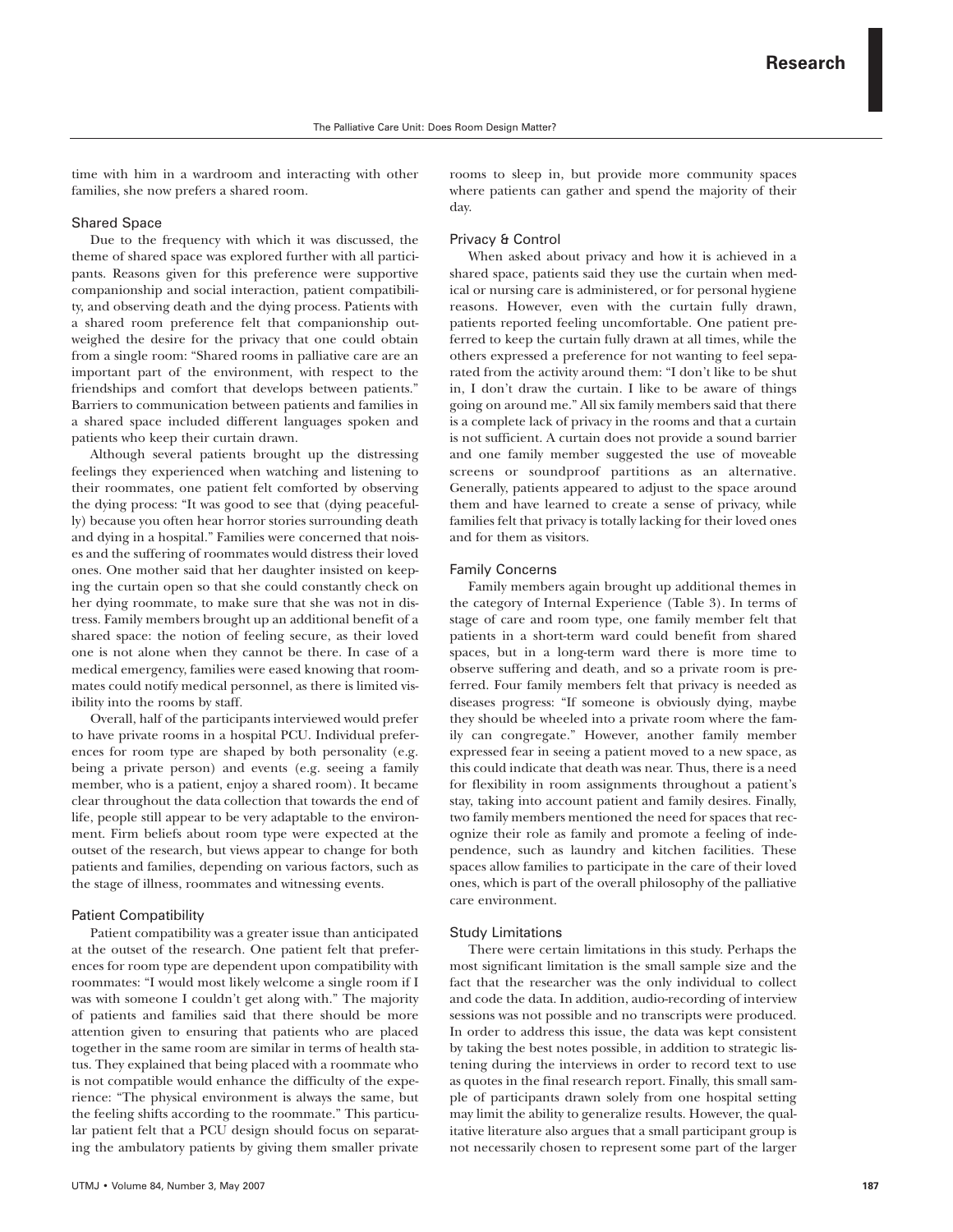### **1. External Reality**

Adequate room size, approximately 150-200 square feet per patient.

Alcoves in hall for storing equipment and shelving in rooms for belongings.

Natural light accessible for each patient bed and provision of a reading lamp.

Moveable partitions that create privacy and block noise, as an alternative to curtains.

Colourful spaces and a home-like setting.

Washrooms connected to each room and a sink for each bed or a central sink.

A variety of social spaces, with an allowance for several smaller community areas. Architecturally, the design of halls as possible interaction areas for patients, families and staff has much potential.

Adequate air exchange system, as odours can disturb patients and families.

At least one comfortable, easily moveable chair next to each patient bed.

If the PCU is not on the ground floor, terraces and roof gardens can be designed.

#### **2. Internal Experience**

Provide a variety of room types: both private rooms and shared two-person rooms.

Allow control over personal space in terms of sound, temperature, lighting, etc.

Place patients with similar health statuses together in a shared space.

Provide ambulatory patients with smaller rooms and larger community spaces.

Consider room type related to stage of care, and consider spatial flexibility as the environment needs to be adaptable to the changing needs of patients.

Provide kitchen and laundry facilities for families, in order to create a sense of independence and allow them to help in the care of the patient.

**Table 4.** Design Recommendations for a PCU

world. According to McCracken (1988), the first principle when selecting respondents is that "less is more and for many research projects, eight respondents will be perfectly sufficient. It is more important to work longer, and with greater care, with a few people than more superficially with many of them."12 Thus, the results of this research may not be applicable to all palliative care patients and their families, but it does provide a glimpse into the nature of palliative care at one Canadian hospital. These results may also vary across cultures and geographic locations, so this would have to be explored further in future studies. The conclusions and design recommendations made in the following sections are based on the research findings from this study's sample of twelve participants.

# **CONCLUSIONS**

In this study, seriously ill patients and their family members defined key issues related to the design of the physical environment in palliative care. Patients' individual preferences may depend on their own symptoms and experiences, particularly their interactions with other patients. Therefore, it could be assumed that end-of-life care facilities require a range of room types and sizes to enable patients to select the type that they prefer.

The data obtained from this study supports two interesting conclusions. First, being able to decide what levels of privacy and community patients and their families want appears to be extremely important to them. Second, being able to control the environment is also essential. Meeting these needs will likely lead to higher levels of comfort for patients and their families towards the end of life. These results demonstrate that matters of privacy versus community and personal control over the environment are fundamental in an inpatient setting and are of great significance to patients and their families.

The results of this study have significant clinical and design guideline implications. The findings suggest that a more tailored or patient-specific approach to palliative care design may be required, given the variability in preferences, both among patients and also between patients and family members. Ultimately, what is needed is a sensitive design approach to an environment for the terminally ill, which takes into account both patient and family preferences.

#### **RECOMMENDATIONS**

An important observation made throughout the interview process and later confirmed with data analysis was the notion of individual variation in the perception of physical environment design. This indicates the need for a variety of patient rooms and public places. More detailed individual assessments are recommended, in order to gain a more thorough understanding of what individual patients and